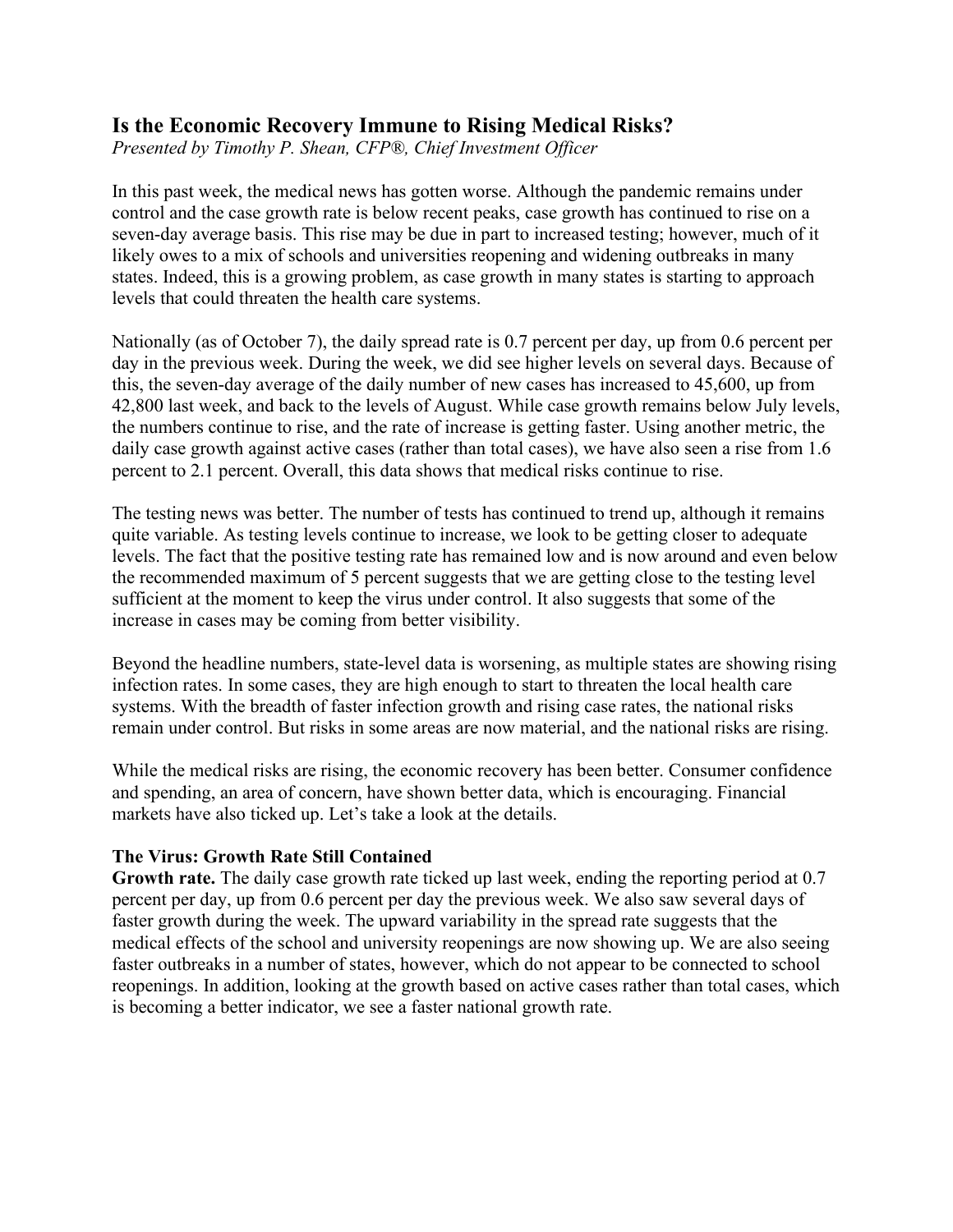

*Source: Data from [worldometer.com](https://www.worldometers.info/coronavirus/)*

**Positive test results.** As the case growth rate has risen, testing has also started to trend up, although it remains variable. The positive rate on tests remains around 5 percent, which is close to an acceptable level. If we look at the percentage of each day's tests that are positive, lower numbers are better, as we want to be testing everyone and not just those who are obviously sick. The World Health Organization recommends a target of 5 percent or lower, which we are now achieving. One potential positive result of the increased testing is that some of the increased case growth may be due to better testing.



*Source: [Johns Hopkins University](https://coronavirus.jhu.edu/testing/individual-states/usa)*

**New cases per day.** The most obvious metric for tracking the virus is daily new cases. Here, we see more signs that school and university reopenings have started to increase viral spread. The seven-day average number of new cases per day rose from just over 42,800 per day last week to just under 45,600 per day, a faster increase than the previous week. This is the third week in a row we have seen an increase, and the rate of increase is growing. The new case rate is now back to levels seen in August—a reversal of the improvement seen in previous weeks. This is a sign of rising risks and, along with the faster state-level outbreaks, will need to be watched closely.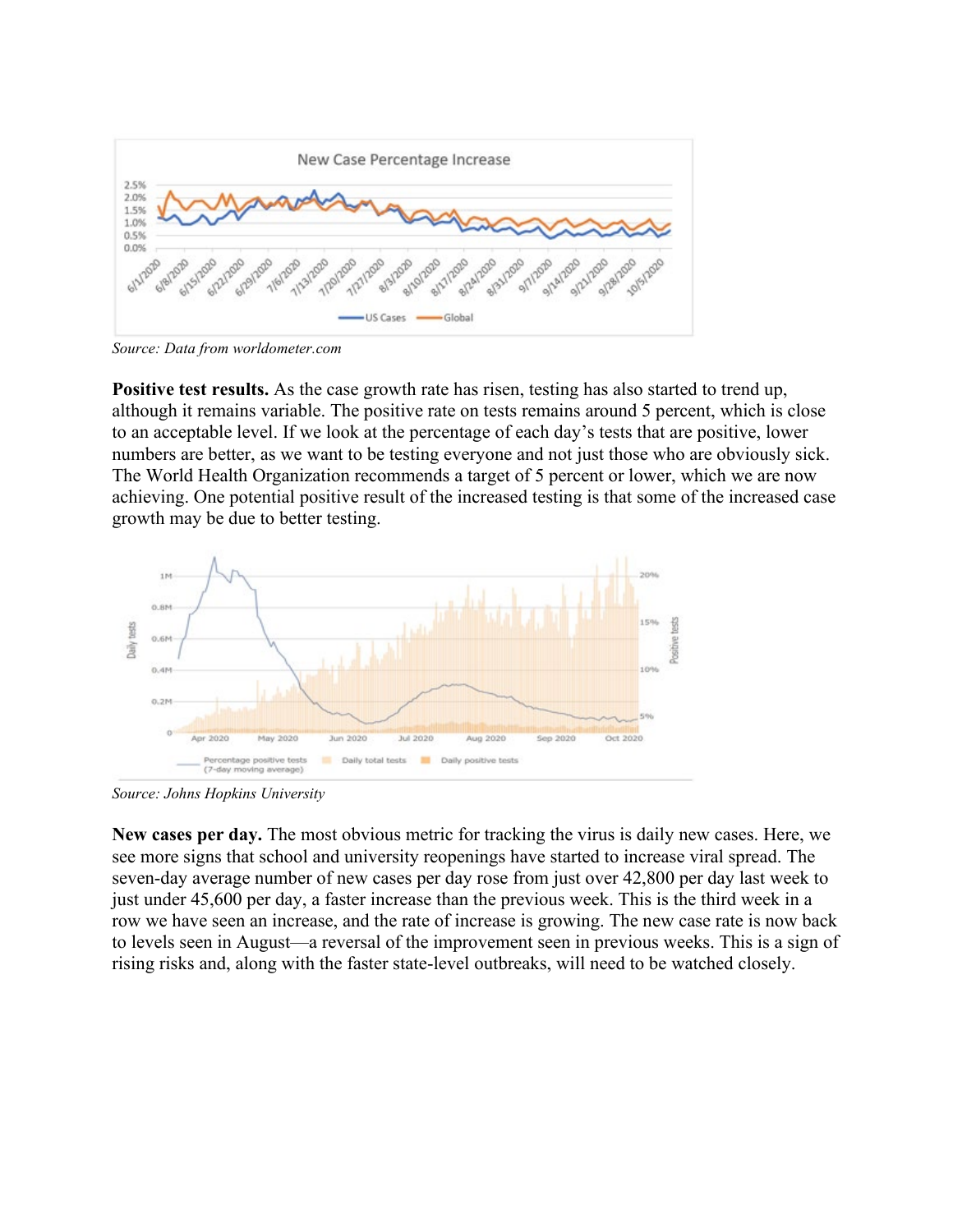

*Source: Data from [worldometer.com](https://www.worldometers.info/coronavirus/)*

**Total active cases.** Even as the number of new cases has started to rise again, the number of active cases remains fairly stable. If case growth remains under control, the number of active cases would continue to remain stable, which would be a positive sign. Using the active cases as a base to measure growth, however, indicates that the acceleration in the daily growth rate is faster—up from 1.6 percent last week to 2.1 percent this week—suggesting risks are rising faster than indicated by the growth rate based on total cases.



*Source: Data from [worldometer.com](https://www.worldometers.info/coronavirus/)*

Overall, the pandemic remains under control at the national level, although we are seeing signs of increased viral spread. At the state level, there are outbreak hot spots that are now starting to look like health emergencies like we saw at the height of the previous two waves, and concerns are growing in other states. While we still largely have the virus under control at the national level, the trends are moving in the wrong direction; in many states, risks are rising much faster.

Looking forward, the question is whether current conditions will continue into the fall. As noted above, the recent Labor Day holiday gatherings, combined with the ongoing reopening of school districts and universities, have increased the infection rate based on the most recent data. Given the lags between infection and detection, we still have a couple of weeks to go before the full effect will be seen. So, the risks remain material. If most of the recent infection growth has come from the reopenings, we might see it fade over the next couple of weeks, but that is uncertain and current trends are worrying. This will be something we need to watch.

## **The Economy: Showing Signs of Improvement**

**Consumer economy.** While the medical risks are rising, the economic news has shown signs of improvement. The job market continues to show slower improvement, but the effects on consumer confidence and spending are becoming less apparent. Consumer confidence has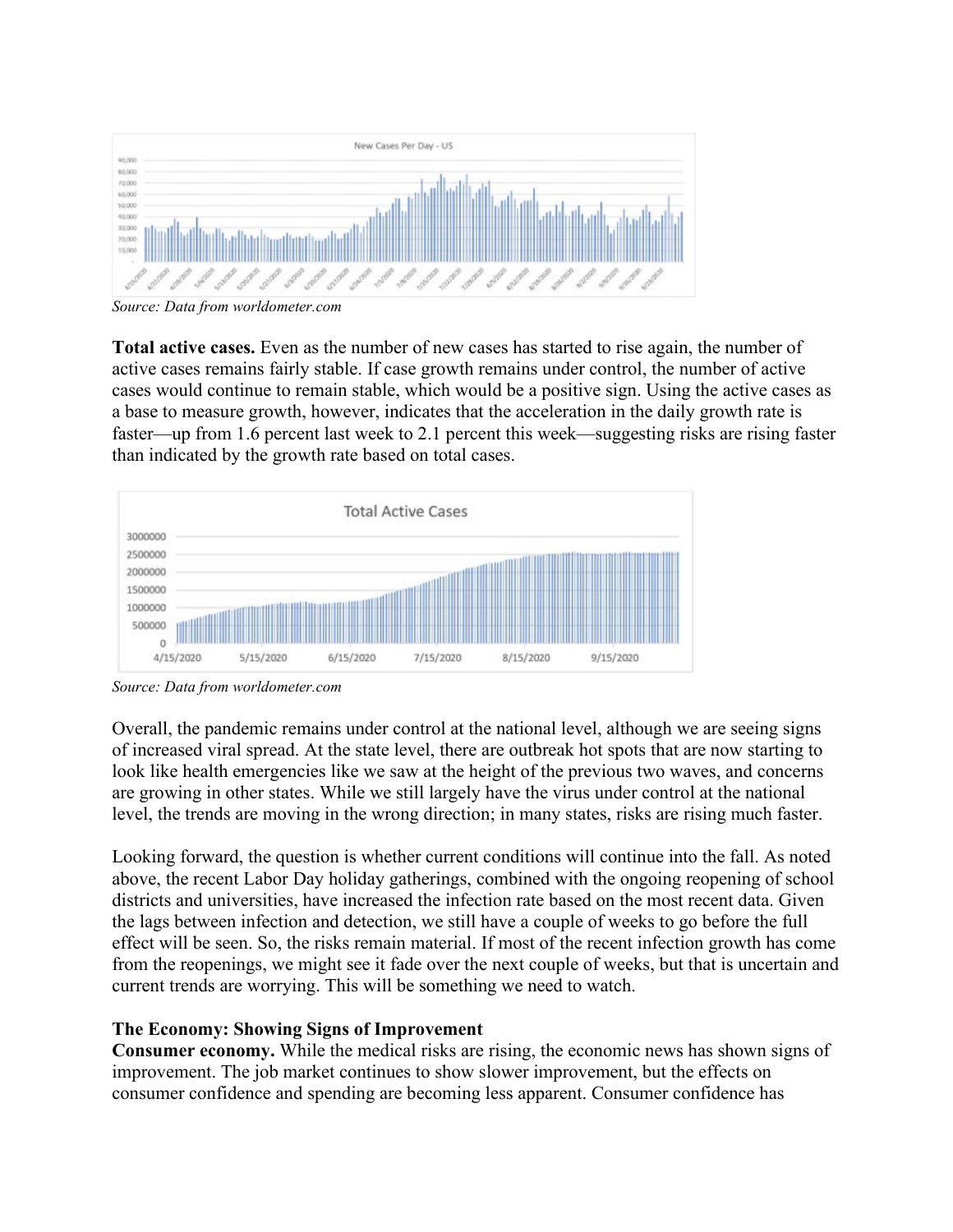bounced off of post-pandemic lows, and consumer spending has returned to a positive trend, after signs of a reversal. While these metrics remain something to watch, this improvement does suggest the effect of the expiration of expanded federal unemployment benefits may not slow the recovery as much as feared.



*Source: <https://tracktherecovery.org/>*

**Business sector.** On top of the signs of improvement in the consumer economy, the business sector continues to do well. Business confidence and investment are largely back to prepandemic levels, and specific higher-frequency indicators are showing improvement in many cases.

The real question, going forward, is how durable this recovery is. Much of the recovery so far has been based on the spending power generated by the federal supplemental income support. If we do not get support, that will likely be a headwind going forward.

While we need to pay attention to that risk, so far at least, confidence and spending are still holding up. The big picture is that, despite the rise in the medical risks, the recovery is still on track. But at more than two-thirds of the economy, consumer spending may be at risk despite recent improvements. While this risk is offset by strong business sentiment, it will bear watching.